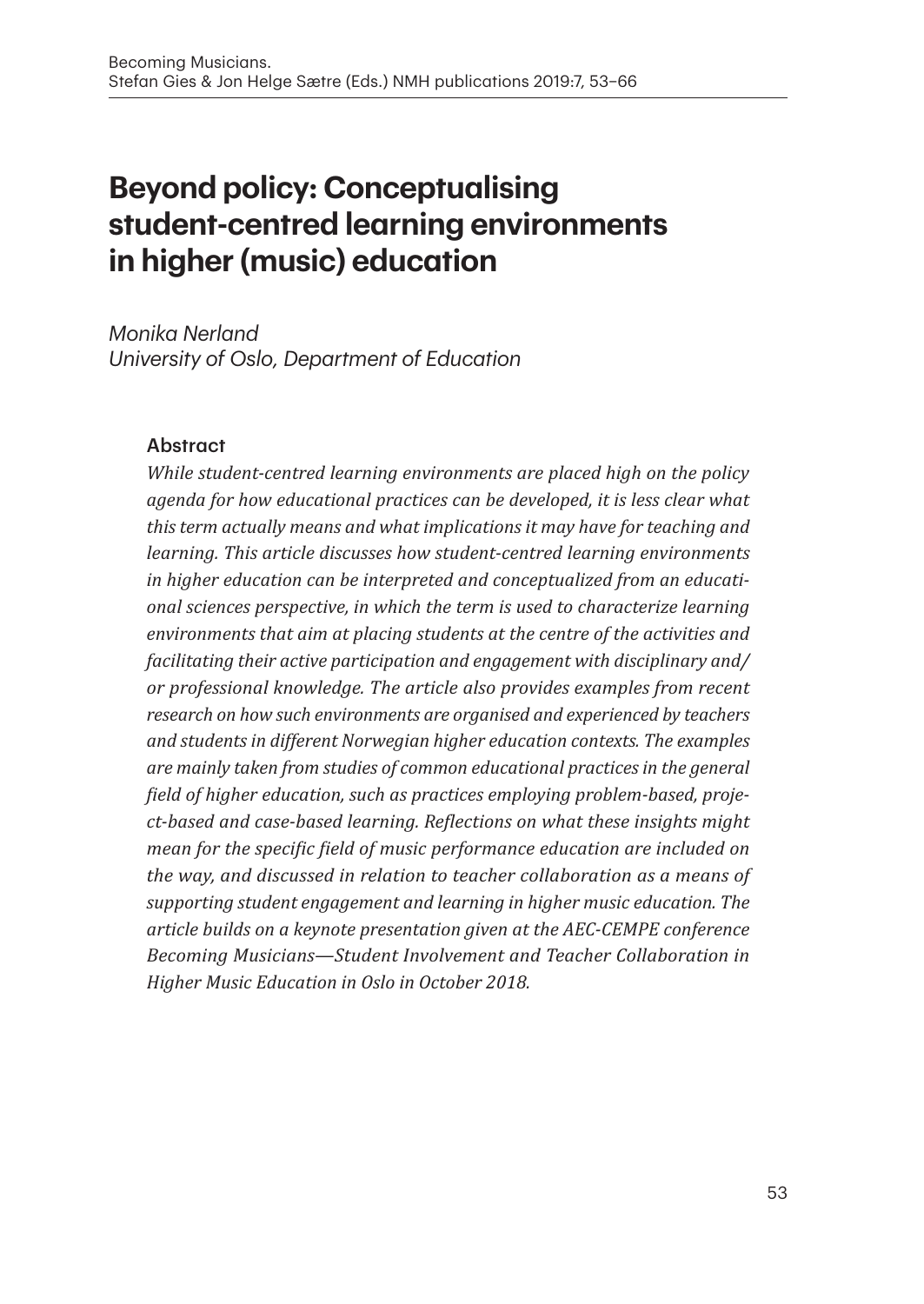### **Introduction**

Student-centred educational practices are often high on the agenda in both educational policy and practice. Student-centred terminology has emerged as a way of promoting alternative teaching methods to the lecture format in higher education, and stimulating more engagement from students. As such, 'student-centred' is often understood as opposed to 'teacher-centred', and affiliated with approaches to teaching that are 'learner-focused' rather than 'content-focused' (see e.g. Baeten et al., 2016; Uiboleht, Karm & Postareff, 2018). At the same time, higher education policies and regulations reference a myriad of concepts, many of which highlight similar phenomena, whilst others, despite almost identical phrasing, reference different ideas. The concepts of 'student-centred teaching' and 'active learning' are at times used interchangeably, even if they point to two different processes, whilst in other instances the term 'student-centred learning' refers to quite different phenomena. Moreover, rather than understanding teacher-centeredness and student-centeredness as opposites, it may be more productive to perceive them on a continuum of pedagogical approaches that complement and even depend on each other in everyday practice (Elen et al., 2007). Nevertheless, research shows unconsciously mixing these concepts may be unproductive to student learning, and a clearer understanding of the theoretical underpinnings of different pedagogical approaches is needed in order to communicate the intentions of activities as well as to foster collaboration (Nerland & Prøitz, 2018; Postareff et al., 2008).

In this article, which builds on a keynote presentation given at the AEC-CEMPE conference *Becoming Musicians—Student Involvement and Teacher Collaboration in Higher Music Education* in Oslo in October 2018, I use the phrase *student-centred learning environments* (SCLEs) as an umbrella term to characterise learning environments that aim at placing students at the centre of the activities and facilitating their active participation and engagement with disciplinary and/or professional knowledge. I begin by discussing the emergence of what we can call the 'student-centred complex' in policies for higher education. Next—as indicated in the title—we will move beyond policy to examine forms and conditions for SCLEs. First, to conceptualise what SCLEs entail when grounded in theoretical perspectives to learning and teaching, we move from policy to educational science. Second, we shift from policy to practice by examining how teachers and students experience different types of SCLEs. Throughout I broadly explore common practices and perspectives in the general field of higher education. Reflections on what these insights might mean for the specific field of music performance education are included on the way, and also discussed in relation to teacher collaboration as a means of supporting student engagement and learning in higher music education.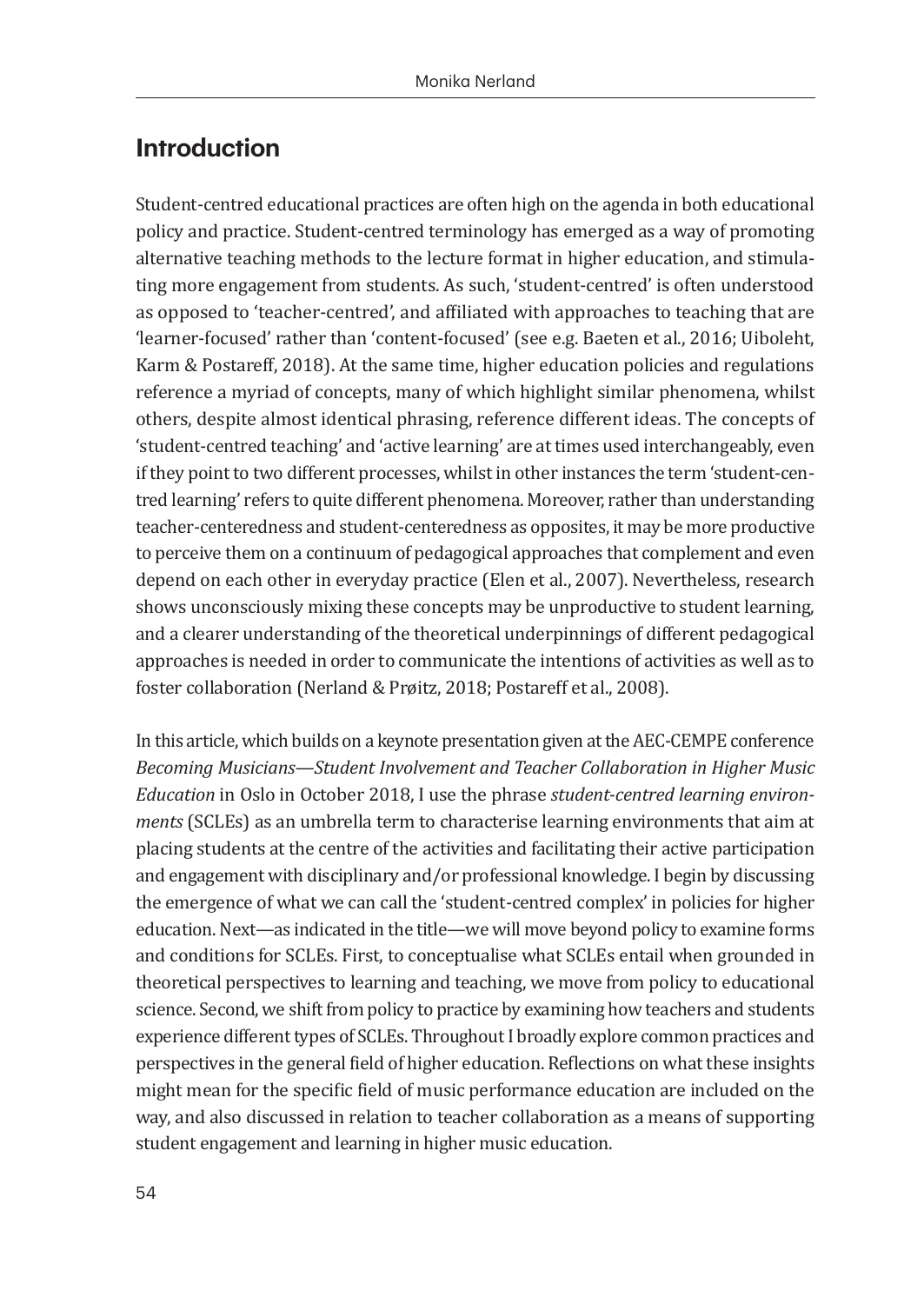# **The student-centred terminology in higher education policy**

The emergence of student-centred terminology in educational policy has different origins, but three interconnected trends interplay in bringing a stronger focus toward what students are doing and learning in higher education. First, developments within working life have generated new requirements to professional expertise, which include the capacity for change and for taking on responsibilities in shifting contexts of collaboration. As fields of knowledge grow more complex, expanding to include a range of knowledge-generating actors and stakeholders, the demand for advanced skills, such as knowledge integration, the ability to work with multifaceted problems and collaboration across domains of expertise, are increasing. This leads to increased interest in engaging students in explorative and knowledge-generating activities, and in 'the relevance of activities to working life. Especially in profession-oriented programmes there has been a concern towards developing 'authentic' tasks and learning environments, that is, tasks and environments that provide experiences with the type of problems or situations that characterize professional life (Herrington, Reeves & Oliver, 2014; Litzinger et al., 2011). Furthermore, such tasks and environments have been associated with student-centred learning environments (Land, Hannafin & Oliver, 2012).

Second, there is an increased emphasis on monitoring the quality of educational practices and institutions at the local, national and international level. This has given rise to a range of new actors and organisations engaged in developing higher education practices, such as student organisations, university alliances, quality assurance agencies and directorates, and networks like AEC. These developments are nourished by international collaboration and policy coordination, including the joint efforts and activities that constitute the European Higher Education Area (EHEA). $^{\text{!}}$  Studentcentred learning is central to the work of the Bologna Follow-Up Group (BFUG) and the European Student Union, and currently there is interest in taking initiatives further, toward the educational ground floor, by facilitating the sharing of 'innovative learning and practices' across higher education institutions. As stated in the Paris Communiqué from the EHEA Ministerial Conference (2018, p. 3):

The success of the European Learning and Teaching Forum launched by the European University Association last year demonstrates the value and potential of collaboration in learning and teaching, with tangible benefits for higher

<sup>1</sup>  www.ehea.info/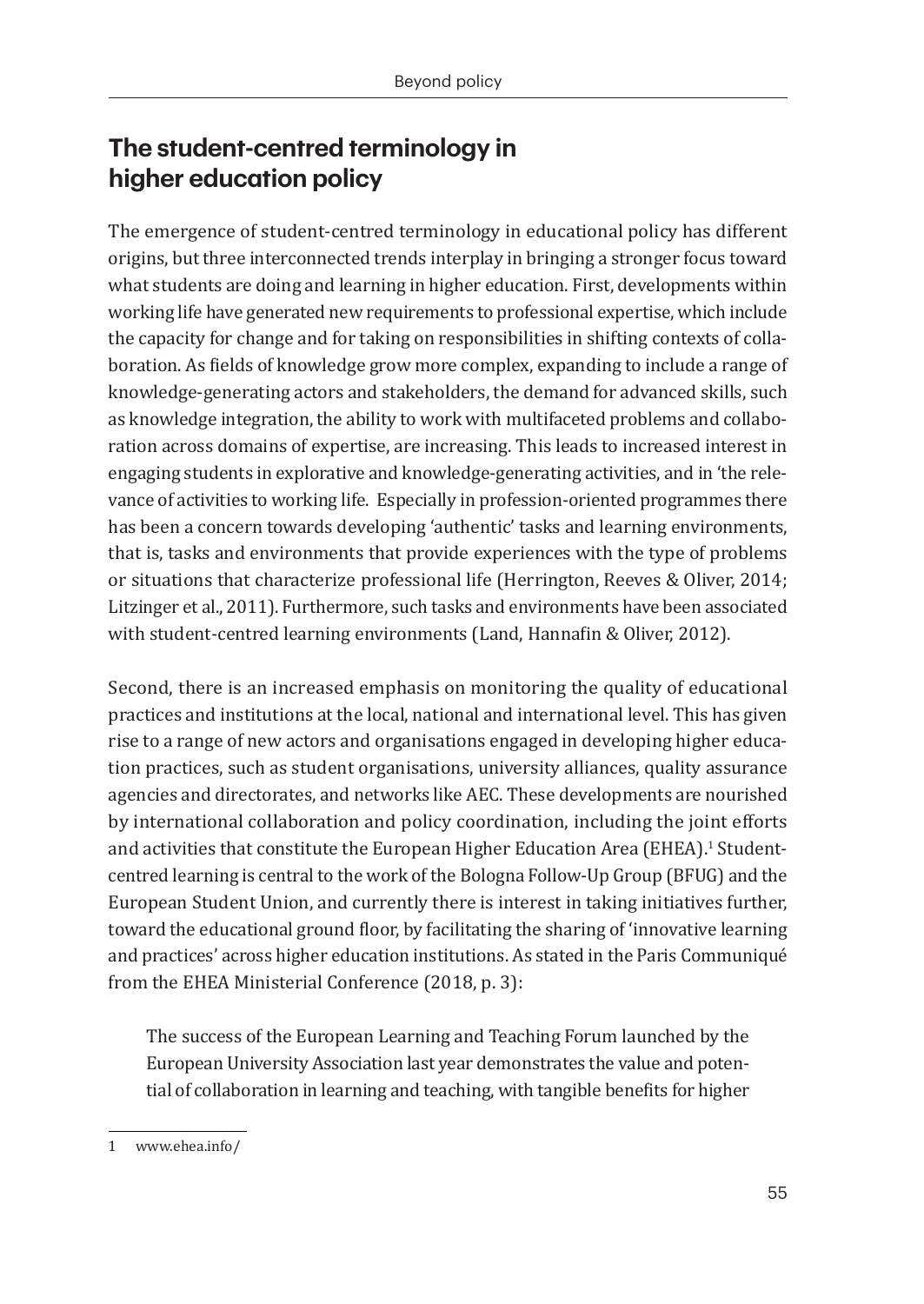education institutions, staff and students. Therefore, in addition to measures at national level, we will develop joint European initiatives to support and stimulate a wide range of innovative learning and teaching practices, building on existing good practice in our countries and beyond. This will encompass the further development and full implementation of student-centred learning and open education in the context of lifelong learning. Study programmes that provide diverse learning methods and flexible learning can foster social mobility and continuous professional development whilst enabling learners to access and complete higher education at any stage of their lives.

As this quote demonstrates, the policy discourse on student-centred learning is entwined with notions of lifelong learning and flexible educational arrangements, through which higher education may serve the evolving knowledge economy by fostering mobility and employability. This is further served by a well-developed infrastructure of standards and tools addressing input and output factors, such as qualification frameworks and learning outcomes descriptions. Efforts to address educational processes through international policy cooperation are a new trend historically. At the same time, the further development of innovative learning and teaching practices should be handled by the higher education institutions themselves, in ways that secure academic freedom and institutional autonomy (Paris Communiqué, 2018).

Third, both the calls for more 'authentic' and explorative learning activities and the efforts to promote innovative learning and teaching practices carry an implicit criticism of the learning environments offered in higher education. A common assumption is that common (i.e.,) practices in university-based education such as lectures and text-based seminars are insufficient to meet new demands. For instance, it is argued such practices rest on a 'transmission view' of knowledge and learning that does not account for the learners' engagement and sense-making, that limited support and feedback is offered during the learning process, and that there is too much focus on what is taught by lecturers rather than what is learned by the students. Whilst the pedagogical approaches used will vary extensively between knowledge domains and institutions, and teachers seem increasingly eager to engage in developing course activities and learning environments, these notions provide the ground for a student-centred terminology that defines itself in contrast to teacher-centred or content-centred approaches.

Despite the many actors embracing a student-centred terminology—and likely an effect of their diversity—concepts are often used in different, imprecise ways. For example, 'student-centred learning' might be used when one is actually talking about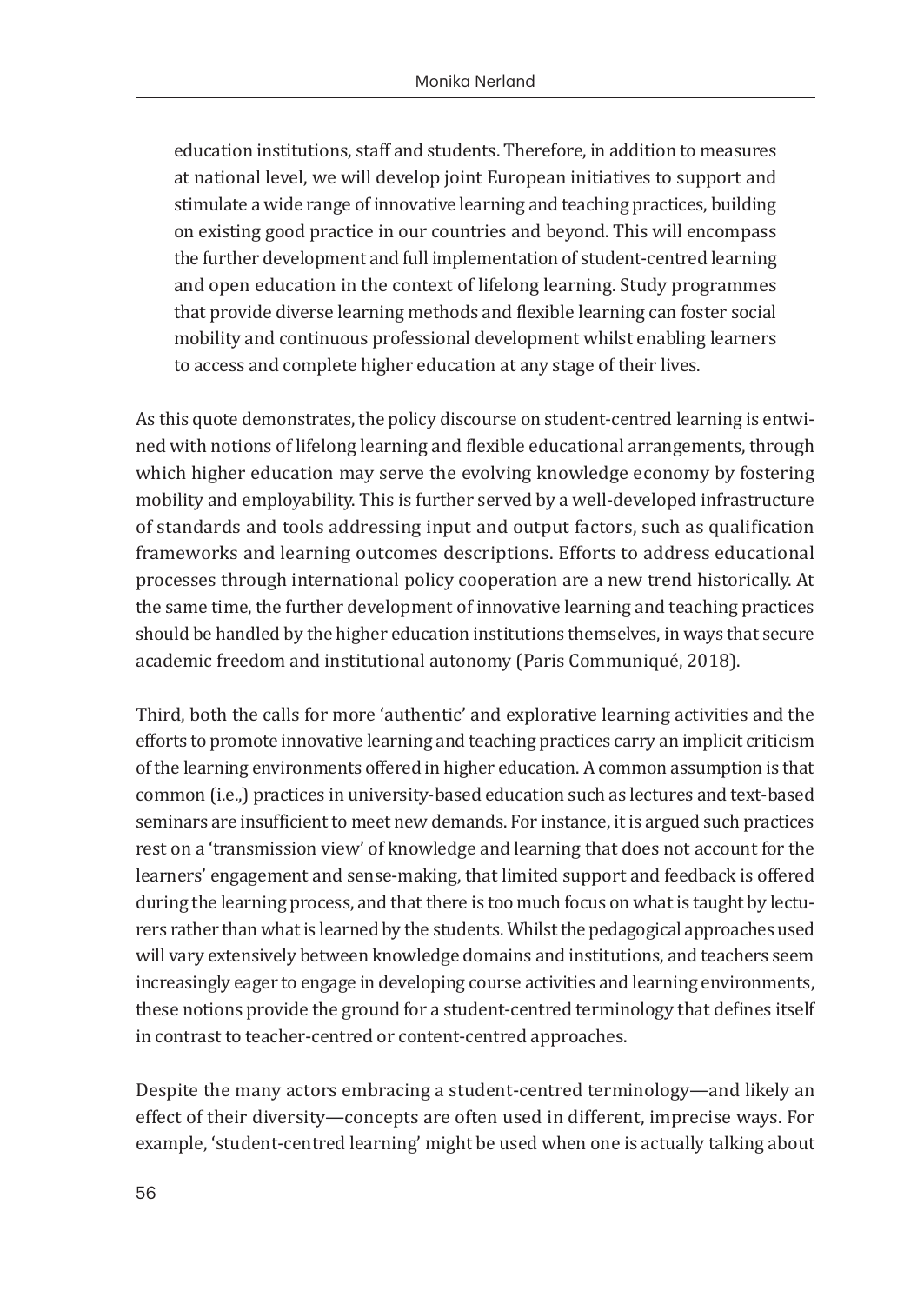approaches to teaching or features of course design. From a pedagogical perspective, it is important to keep different processes and phenomena analytically apart for the sake of understanding how they can support each other. Thus, we should insist on separating learning from teaching, and learning processes from learning activities, even if it is the productive intersection of these processes we aim at supporting. Moreover, rather than learning itself being student-centred or active, student-centeredness should be viewed as characteristics of the learning environment and of ways of engaging students in courses and activities. From this perspective, the concept SCLEs makes more sense. The next section explores the concept of SCLEs further by drawing on theories and perspectives within educational science.

#### **Conceptualisations of SCLEs in educational science**

Several lines of educational theory and practice are relevant to conceptualising SCLEs. One important contributor is the literature on instructional design, which is concerned with the practices of designing physical and virtual learning environments. Grounded in constructivist perspectives on learning, this literature takes the stance that learning is an active process of knowledge construction and sense-making that evolves with guidance from teachers, other participants and/or the material environment (Land, Hannafin & Oliver, 2012; Mayer, 2004). Whilst differing interpretations remain, there is general agreement that SCLEs offer opportunities for students to work on real-world problems, gain practical experience from practices characteristic to the knowledge domain, and take ownership of their inquiry processes (Land, Hannafin & Oliver, 2012). This suggests the tasks and learning activities included in the pedagogical design should involve students in the types of explorative and investigative practices that are central to generating knowledge and showing expertise in the domain, and that such practices should be related to problems or situations that are relevant to the students' prospective work. The students' engagement with knowledge is highlighted, more than the content of what is taught. The emphasis on 'ownership' denotes that students, at least to some extent, should develop and follow their own paths in the inquiry process and commit to the task at hand. What this implies and what it looks like will vary according to field of expertise. However, a general principle is that activities should be guided, or 'scaffolded', by teachers and/ or other actors and resources in the environment (Land, Hannafin & Oliver, 2012). Although greater responsibility for activities and learning processes is allocated to the students, they should be provided with processual support rather than being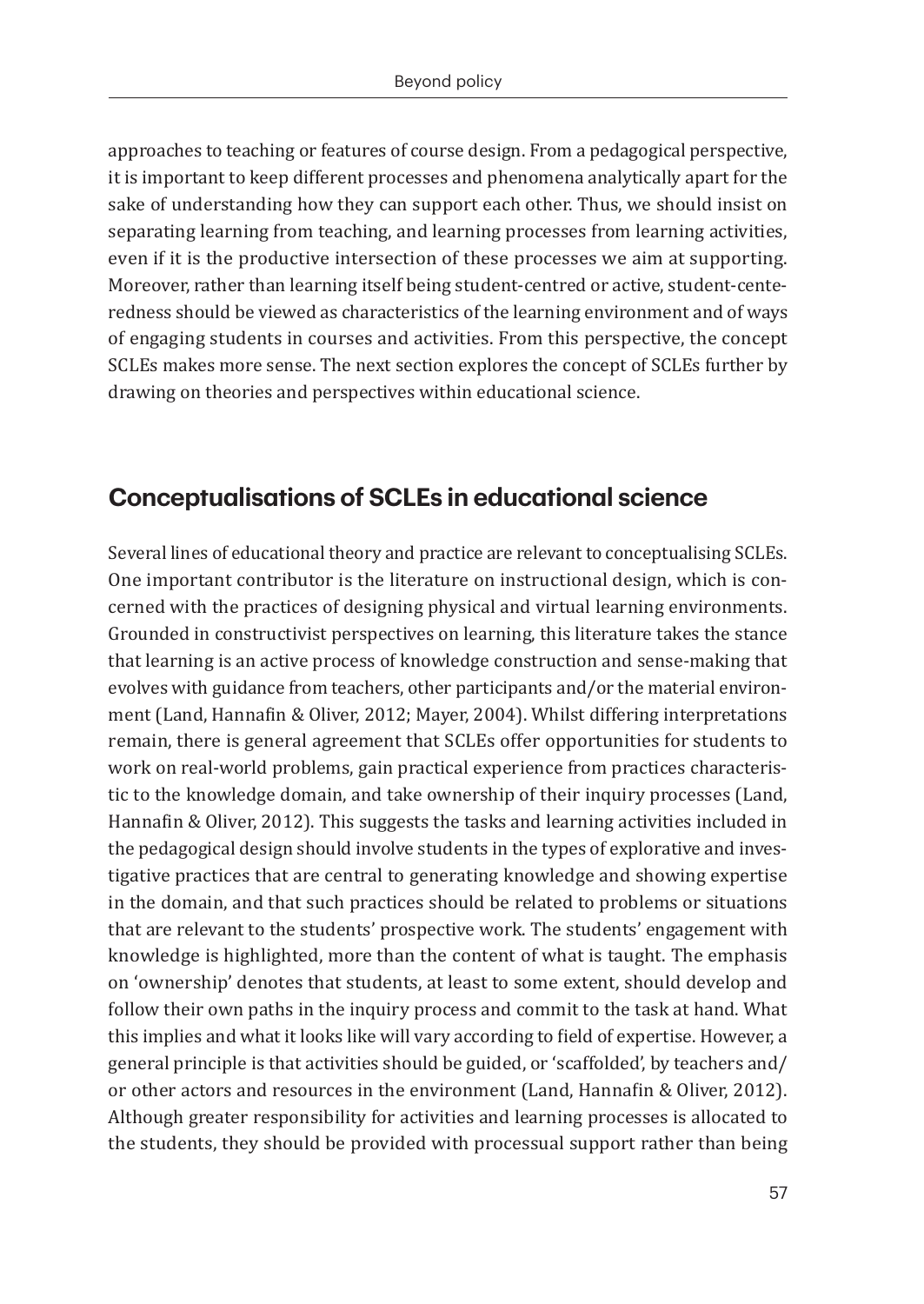left to fend for themselves. Moreover, again based on constructivist perspectives on learning, students should have the opportunity to activate their previous experiences as well as access to a range of knowledge resources in the learning process (Land, Hannafin & Oliver, 2012). This has implications for how the teacher's role is conceptualised. Rather than traditional instruction, teaching becomes a matter of designing activities and environments by carefully assembling a set of tasks, tools, resources and responsibilities that are distributed to participants (Goodyear, 2015). The role of the teacher in the learning process becomes that of a facilitator and a guide in the students' evolving inquiry process rather than a transmitter of knowledge.

It can be argued these features are already in place in higher music education. The institutionalised traditions of teaching and learning always have placed emphasis on students' responsibilities and active participation. At least where music performance education is concerned, there is strong traditions for guided participation in one-toone settings, through which students explore the musical works and practices of their area of expertise and generate visible and hearable 'products' in the form of performances. Such individualised tuition practices allow for tailored support, therefore avoiding one of the key challenges associated with SCLEs in higher education more generally; namely, meeting the different needs and experiences of students who take part in the same environment (Hockings, 2009; Northedge, 2003). As musical works and interpretations are often shared across geographical boundaries, the available resources for learning exceed the local educational practice. In such a context, student ownership of the learning process is both afforded and required. Yet, some questions may be raised as to the flexibility of the educational arrangements and the possibility to 'design' them. For instance, to what extent are personal routes of development encouraged, and to what extent are students in the same specialist area (i.e., instrument tradition) expected to follow the same route? What spaces for and kinds of inquiry processes are supported? What can be changed and experimented with, and what needs to be kept in line with established performance conventions? With respect to the wider learning environment offered by the institution and study programme, how do different activities and learning arenas intersect in students' learning? Finally, to what extent can supportive environments be planned and designed in educational contexts that leave extensive time and responsibilities for self-studying?

Rather than seeking concrete solutions, these questions can be used as tools to reflect on the further development of learning environments in higher music education. The criteria for SCLEs as described above are general, and will need to be translated and adapted to the specific practices one aims to develop. In the next sections we will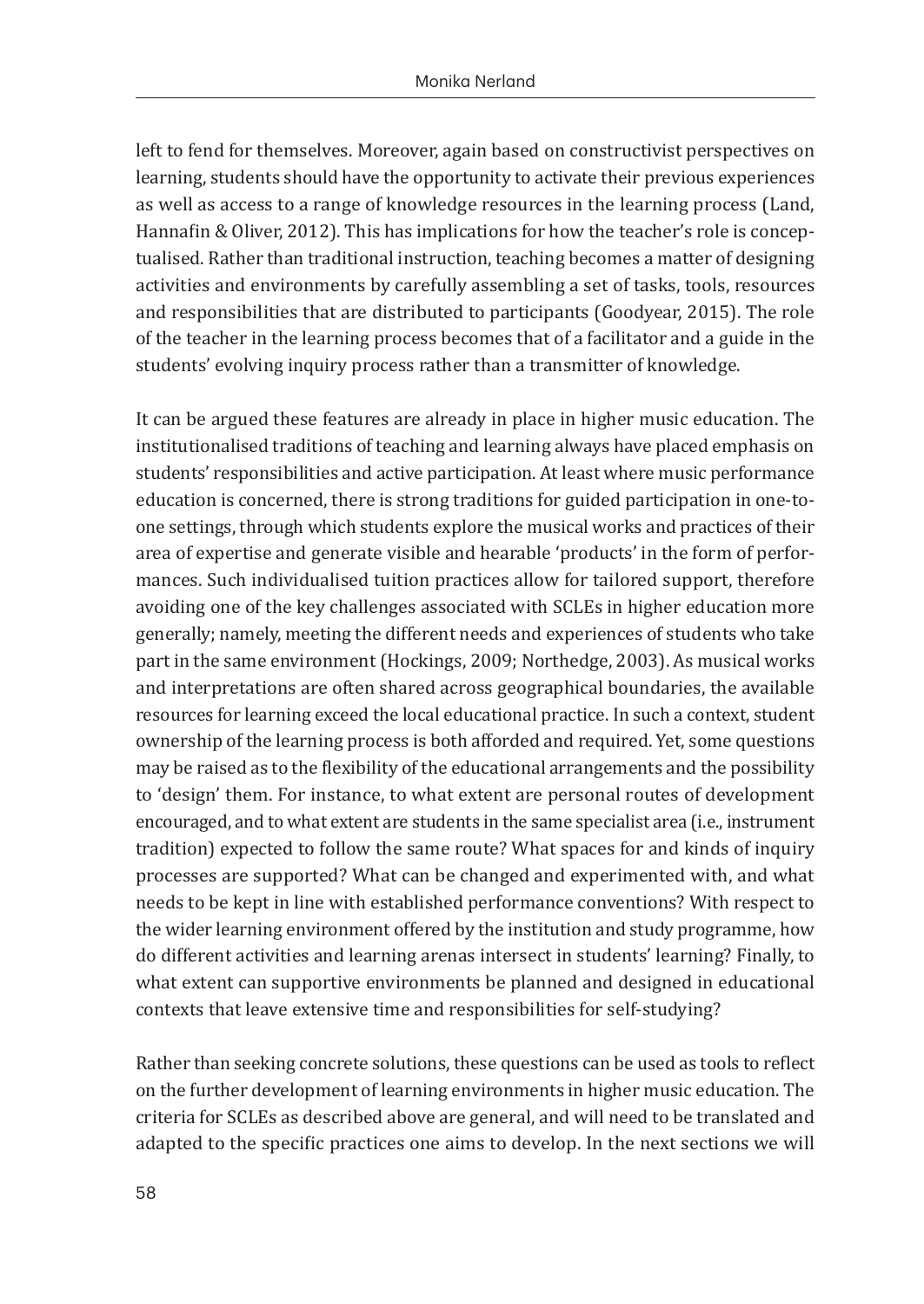move to educational practice and look into examples of SCLEs and how these are experienced by teachers and students.

# **Insights from educational practice: Supporting learning through inquiry**

As noted above, one SCLE trait is the involvement of students in explorative and knowledge-generating activities, through which they gain experience by solving problems or addressing phenomena that resemble 'real-life' situations. This may be realized in various types of environments and through different pedagogical designs. Approaches often affiliated with SCLEs include project-based learning, problem-based learning, different forms of inquiry-based learning, as well as the use of case analyses and simulation games in digital or face-to-face environments (Land, Hannafin & Oliver, 2012). Whilst project- and problem-based learning adhere to specific methods and ways of sequencing the work, inquiry-based learning is used as collective term for approaches that stimulate learning through inquiry, of which project- and problem-based learning are two alternatives (Aditomo et al., 2011). In educational contexts, elements of the different approaches can be combined. What is clear both from research and practical experience is that the character of the knowledge domain matters to how learning through inquiry is organised and supported. In what follows, I will present insights from two projects in which teachers' and students' work with inquiry-based and student-centred approaches in higher education based on participant observation of course activities and supplemented with interviews, course documents and other course materials.<sup>2</sup>

The first project, *Horizontal Governance and Learning Dynamics in Higher Education*, was conducted in the period 2012-2016 and included close-up studies of teaching and learning activities in three professional programmes within the areas of law, engineering and teacher education. The aim was to examine how students, through participation in domain-specific knowledge practices, were 'enrolled' or initiated in their prospective professional knowledge cultures. All programmes used forms of inquiry-based learning in their introductory courses. This was organized as group work wherein students were required to explore real-world problems and construct knowledge together. The tasks given to students in law and teacher education focused

<sup>2</sup> Both projects were supported by the Research Council of Norway under the Education 2020 and the FINNUT programmes, Grant no. 212285 and 237960.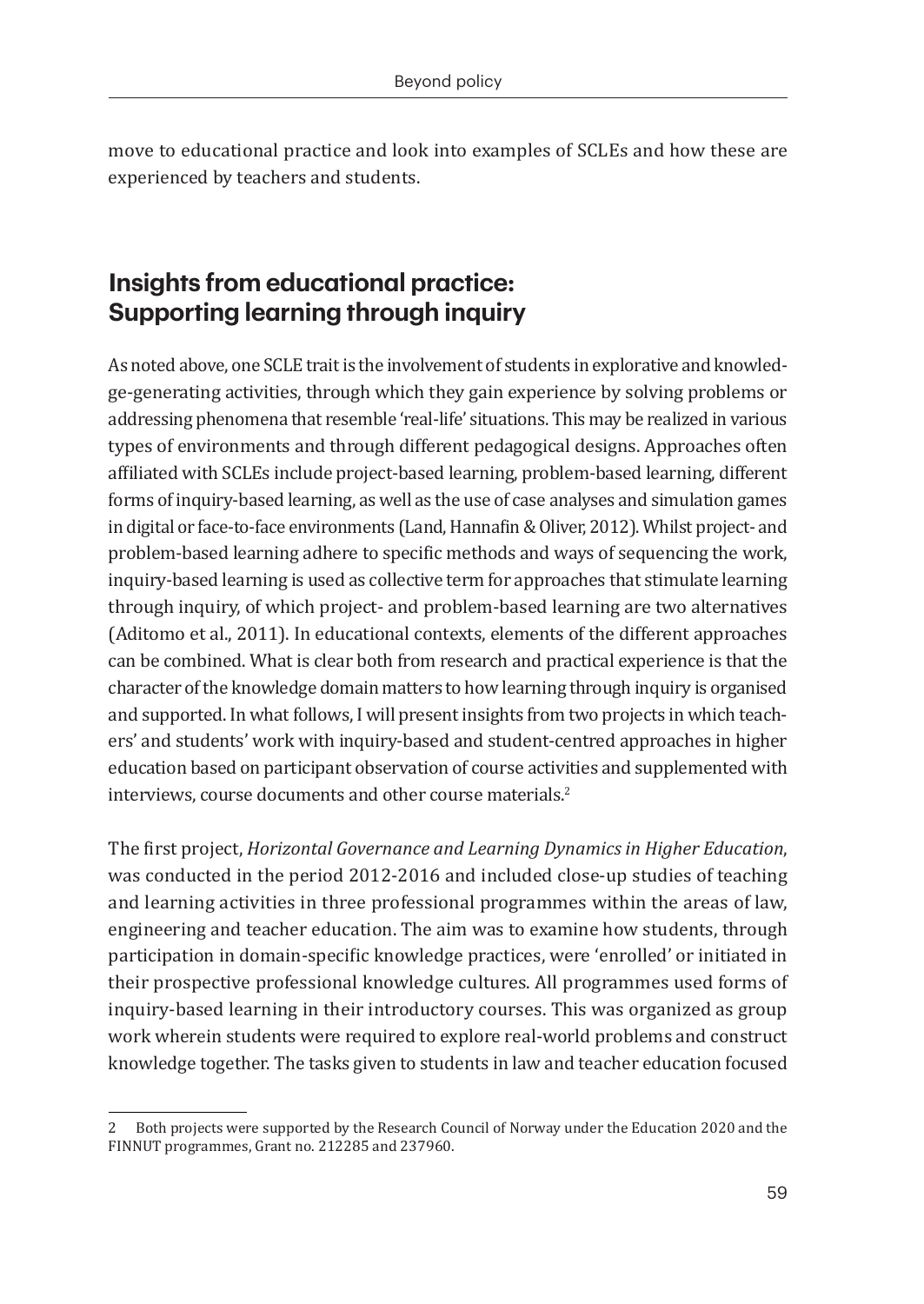on case analyses, whilst students in software engineering were asked to develop a webpage (see Jensen, Nerland & Enqvist-Jensen, 2015; Damşa & Nerland, 2016; Damşa, Nerland & Jensen, 2017). The law students attended an intensive one-week course involving daily teacher-led sessions and group work whilst the group process was spread across several weeks in engineering and teacher education.

Whilst all programmes introduced students to a set of epistemic practices critical to each professional culture's investigative processes, what these practices entailed and how students were engaged and supported varied. In legal education, emphasis was placed on introducing students to methodological principles for examining legal conflicts. Key practices included sorting information and identifying types of conflicts and parties involved, investigating sources of law and how these could inform the case, and justifying decisions by building a convincing legal argument (Jensen et al., 2015). Teacher support was provided through modelling how to sort conflicts, reading the sources of law and navigating the textual universe of this professional culture. In engineering education, students developed a product (a webpage) by employing programming knowledge and techniques presented in teacher-led sessions. Key practices included writing, testing and validating code using developer tools, generating ideas, and documenting the work process (Damşa & Nerland, 2016). Teacher support took the form of modelling programming activities and pointing to tools available to programmers in the professional field. In teacher education, students were asked to use theoretical concepts from learning theories to analyse a case narrative involving a school situation. This led to a written report; key practices included academic writing, formulating an inquiry question for the analysis and integrating theoretical knowledge with practical experience (Damşa & Nerland, 2016). In this case, teacher support was less procedural in character, and more directed towards conceptual understanding and criteria for academic work. In sum, these examples show inquiry activities are domain-specific and that being aware of, and making explicit, the key practices for exploring and generating knowledge in the domain is crucial when designing student-centred learning environments and activities. Moreover, the examples show how educational activities, by way of these practices and profession-specific tools and resources can link students to the wider professional world in which they aspire to work.

How, then, can these insights inform the development of SCLEs in higher music education? One important question to ask is what inquiry-based learning might mean in this educational context. Several options may be envisioned: Project-based activities could be organised with the aim of integrating different knowledge forms when developing a performance or analysis, such as knowledge from aural training and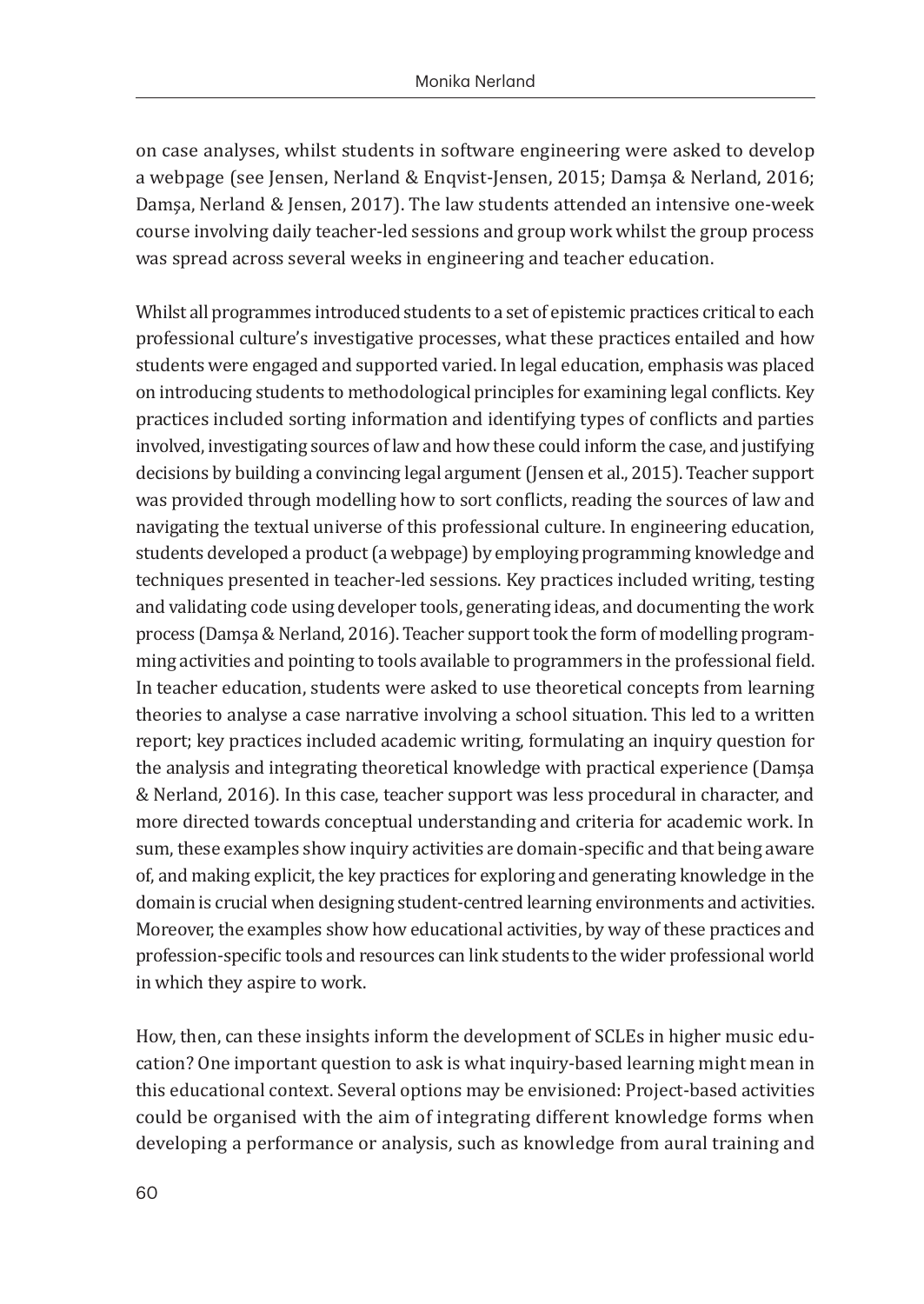performance studies. Inquiry activities could combine analyses of musical works based on musicology with musical interpretations and performances, thus resembling the type of artistic research practice that exists in the form of master theses and PhD projects. Or activities could be more fully based on music performance, for example organized in projects with the aim of developing concert productions for specific audience groups. These activities, and many others, are frequently used in higher music education. However, the awareness of what constitutes the aims and means for inquiry in the various activities, what it takes to enact these, and how teacher support could be organised in different phases of the learning process may be less clear. When developing SCLEs based on inquiry activities, the specific investigative practices involved in the type of inquiry activity should be explicated, and how these can be modelled and supported in the learning process must be considered.

# **Insights from educational practice: Challenges in developing SCLEs**

The second project, *Quality of Norwegian Higher Education* (QNHE), was conducted in the period 2014 – 2018 as a collaborative effort between the research institute NIFU and the University of Oslo Department of Education. One part of the project investigated experiences with student-centred learning environments, as these were organized and enacted in eight higher education courses (for an overview, see Nerland & Prøitz, 2018). The aim was to learn more about the opportunities and challenges teachers and students face in their everyday educational activities, and the studied learning environments included larger lectures combined with seminars, project-based learning in smaller groups, problem-based learning, case-based learning, simulation exercises with and without technology use, field work, portfolio work and online activities.

The findings, summarised in a report edited by Nerland and Prøitz (2018), show both teachers and students generally embraced efforts to create SCLEs, but these also generated a set of challenges. First, when looking at the course environments as a whole, we noticed they tended to comprise a range of activities, tasks and assessment forms and that it was not always clear for the participants what they were expected to do and achieve with the various activities. This indicates a risk of overloading the course designs in the effort of developing SCLEs, without sufficiently grounding the activities in clear ideas about their envisioned role in students' learning processes. Second, as student-centred approaches tend to delegate the responsibility of organising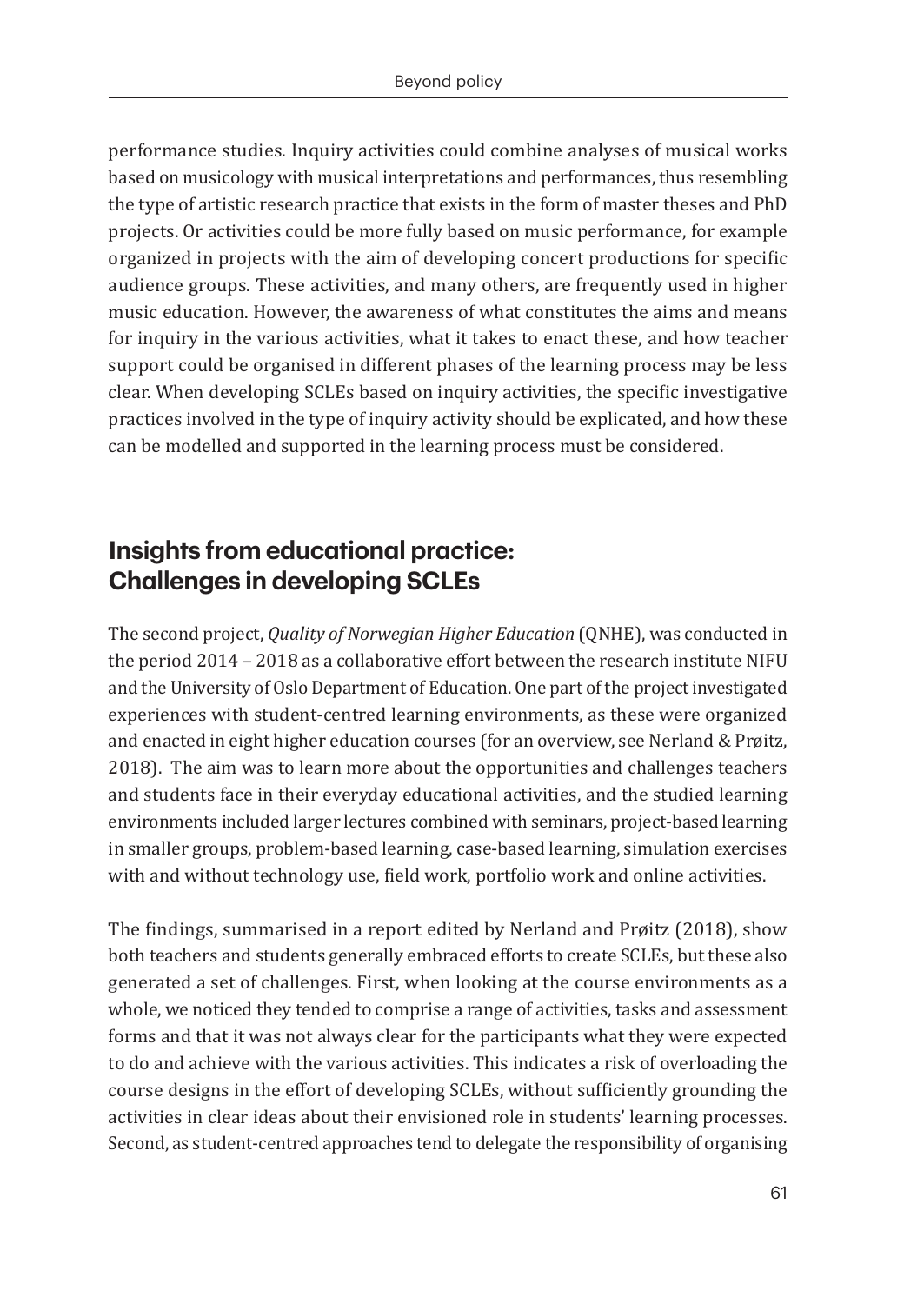work to the students, with the teacher as a facilitator, support from teachers is both necessary and more difficult to provide. Analyses conducted in the QNHE project showed students' participation in optional activities was quite variegated, and that they often organised their work in spaces and arenas where teachers were not present. For instance, students tended to prefer widely available social media platforms rather than those offered by the course or programme. This is not surprising, and indeed self-organised activities may be seen as critical to creating ownership of the learning process. However, it raises challenges as to how processes can be planned, monitored and supported by teachers. Third, the findings from the QNHE project reveal gaps and conflicts that arise between courses and activities in which students are engaged. This relates to the placement of a course and its knowledge content in the overall programme structure, such as how a given course builds on previous courses and prepares students for what comes next. Conflicts may also occur between parallel courses in the students' programme; for example, when there is a significant uptick in workload in several courses at the same time. Especially when course activities rely on students taking on responsibilities and participating actively, and when students are dependent on each other's contributions, it is essential to secure time and space for such engagement. This demonstrates the importance of seeing the course activities from a student perspective, and the need to create a progression in ways of working across courses. This, in turn, requires collaboration across courses as well as collaborative investments from teachers in the planning phase.

The two projects drawn upon in this article were both oriented towards teaching and learning practices in higher education courses organised around classes or larger groups of students, within academic and professional programmes that are offered by many universities and which accommodate large numbers of students. As a consequence, the exploration of SCLEs have been limited to a set of pedagogical approaches used by teachers in these contexts. One could easily imagine that there are other ways of engaging students actively in learning processes, and even more so in performance-oriented programmes as in higher music education. Nevetheless, the insights described above may prompt questions of relevance for further development also for music performance education. One issue concerns what teacher collaboration and coordination of learning activities might look like. Such efforts must rest on clear ideas regarding collaboration objectives, what kind of learning processes the collaborative or coordinating efforts should support, and the potential barriers to bringing different forms of knowledge and expertise together. Some forms of collaboration may aim at supporting progression in student learning over time; for instance, in the way activities and courses build on each other. In other cases, the aim may rather be to integrate theoretical and experience-based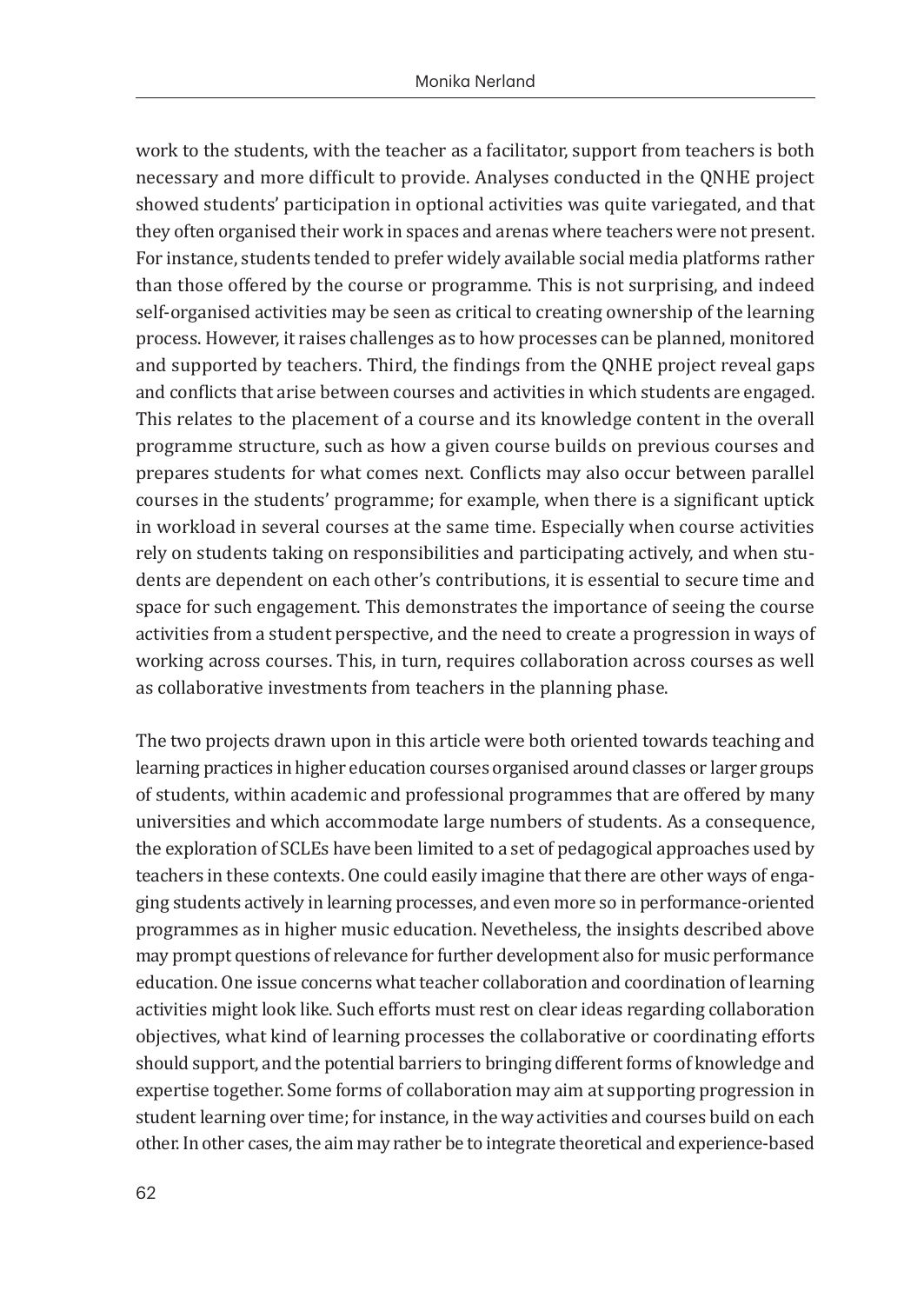forms of knowledge in the moment of examining, say, a musical work. Alternatively, the aim of collaboration may be to bridge educational activities with ongoing developments in professional music life. Therefore, relevant questions to ask include: Does teacher collaboration in higher music education essentially mean inter-subject collaboration? In what ways does collaboration involve complementary resources and forms of expertise; conversely, in what ways does it support joint work with similar forms of expertise? And what are the implications of the various forms on the distribution of responsibilities to teachers and students?

In my PhD project on teaching practices in music performance education (Nerland, 2003, 2007) different versions of teacher collaboration were identified: performance teachers and pianists could collaborate to create a more holistic context as a basis for tuition, a performance teacher could collaborate with a composer to support the students' interpretation and performance of contemporary music, and performance teachers representing the same instrument could collaborate to distribute responsibilities for supporting the development of different technical skills. The activities of CEMPE and the presentations at the recent AEC-CEMPE conference show extensive activities currently taking place when it comes to teacher collaboration, and that students themselves are taking on coordinating roles and facilitating the integration of courses and activities in their learning trajectories. This is promising when it comes to creating meaningful learning experiences for students and teachers alike. It is hoped that experiences from these activities will also be examined and documented, so that examples of music-related SCLEs and their practices can be shared amongst the wider educational community.

## **Concluding remarks**

This article has discussed several reasons why SCLEs currently are high on the agenda in higher education, both in policy and practice, and outlined some ways in which such environments can be interpreted, conceptualised and organised. Based on studies of educational practices in a range of domains other than music education, the article has also pointed to challenges faced by teachers and students in developing SCLEs. Drawing some conclusions from this discussion, one implication is that we, in the context of SCLEs, need to expand the conception of teaching in ways that go beyond instruction and guidance to students in specific situations. In addition, teaching is about planning and designing learning environments, within and across courses in a study programme, and often in collaboration with students and colleagues. This requires some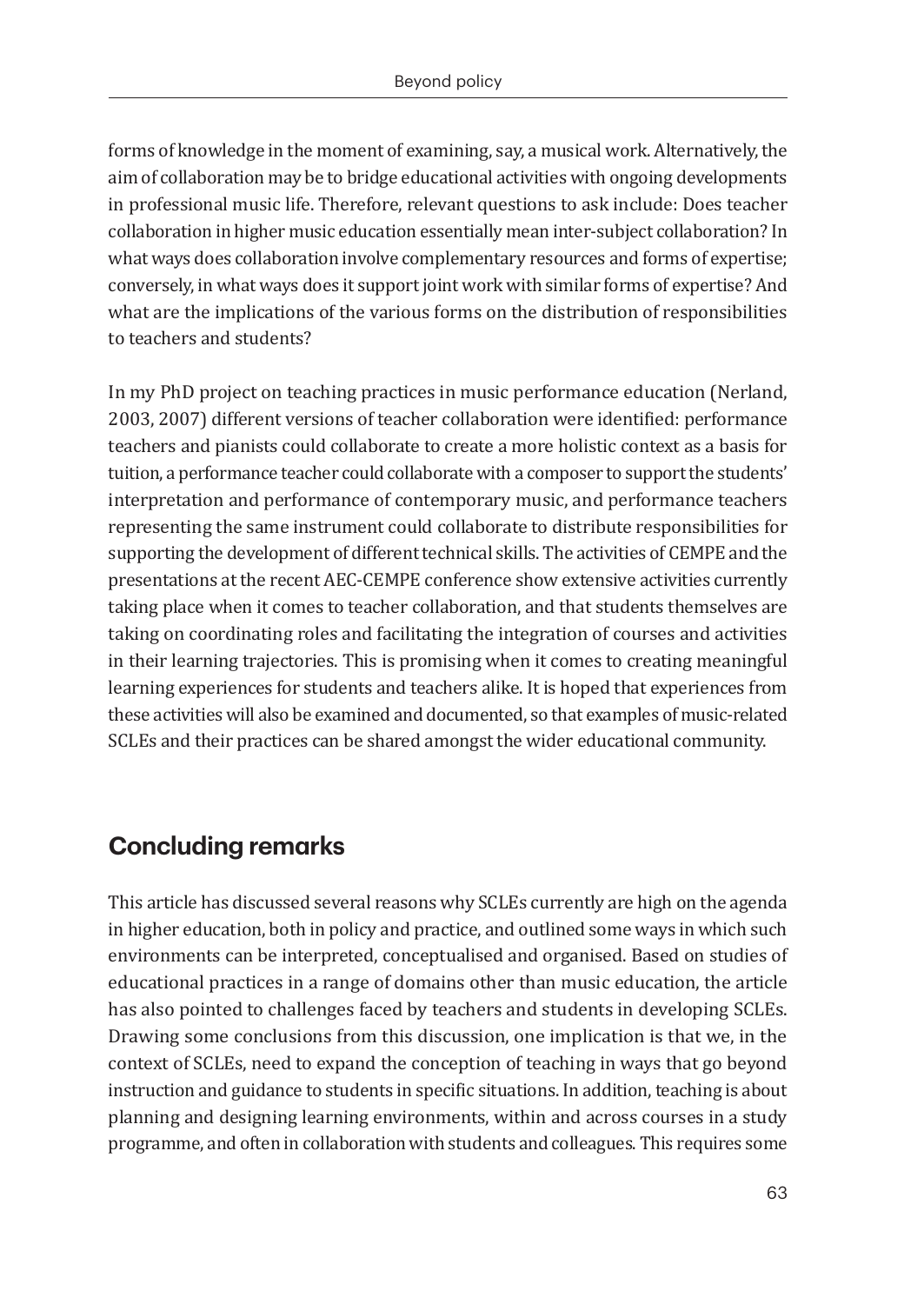understanding of the pedagogical notions and principles underlying different activities such as inquiry-based learning. Moreover, it necessitates an explicit awareness of the types of knowledge practices and investigative processes students need to master in order to participate in, and take responsibility for, activities. Complicating matters further, SCLEs place students and their learning opportunities as main concerns in the activity, which means attention must be paid to the wider educational system that makes up the students' world of learning. This may include resources and practices offered beyond organised educational activities, such as online resources and experiences from professional life. Taking all these issues into account, it can be argued that SCLEs may never be fully actualised for all students in higher education. Rather, they may be seen as an ideal to work toward, and as a set of conceptual and exemplary resources that can be drawn upon in the further development of educational practices.

In these efforts, higher music education may learn from other domains and programme contexts in several ways. For instance, other domains may have developed more explicit collective descriptions of learning processes and progression principles in inquiry-oriented activities, or models for coordinating content and activities across courses. At the same time, music education has a long tradition of placing students in the centre of activities and allocating extensive responsibilities as well as ownership of processes to the students. Moreover, schools of music, academies or conservatoires are certainly more than a composition of educational practices. These are richly textured environments where high-quality resources for students' self-directed learning are offered, and where there are many opportunities for searching feedback from teachers, peers, and other social and material instances. This indicates the further development of learning environments in higher music education should build on these resources rather than breaking with them. It also suggests other programmes may learn from the way music education is organised. One recent development in ways of conceptualising learning is to see learning as *performative actions* through which students actively construct knowledge and through which their actions, based on achieved insights, become consequential for further action (Säljö, 2010). This is related to new technologies as well as to the complexity of knowledge domains, in which students are encouraged to select and integrate information from different sources and to demonstrate their knowledgeability through ways of doing rather than through ways of reasoning. This way of approaching learning is certainly relevant for music education and other educational practices in the performing arts, and these institutions may have important insights to offer in this area.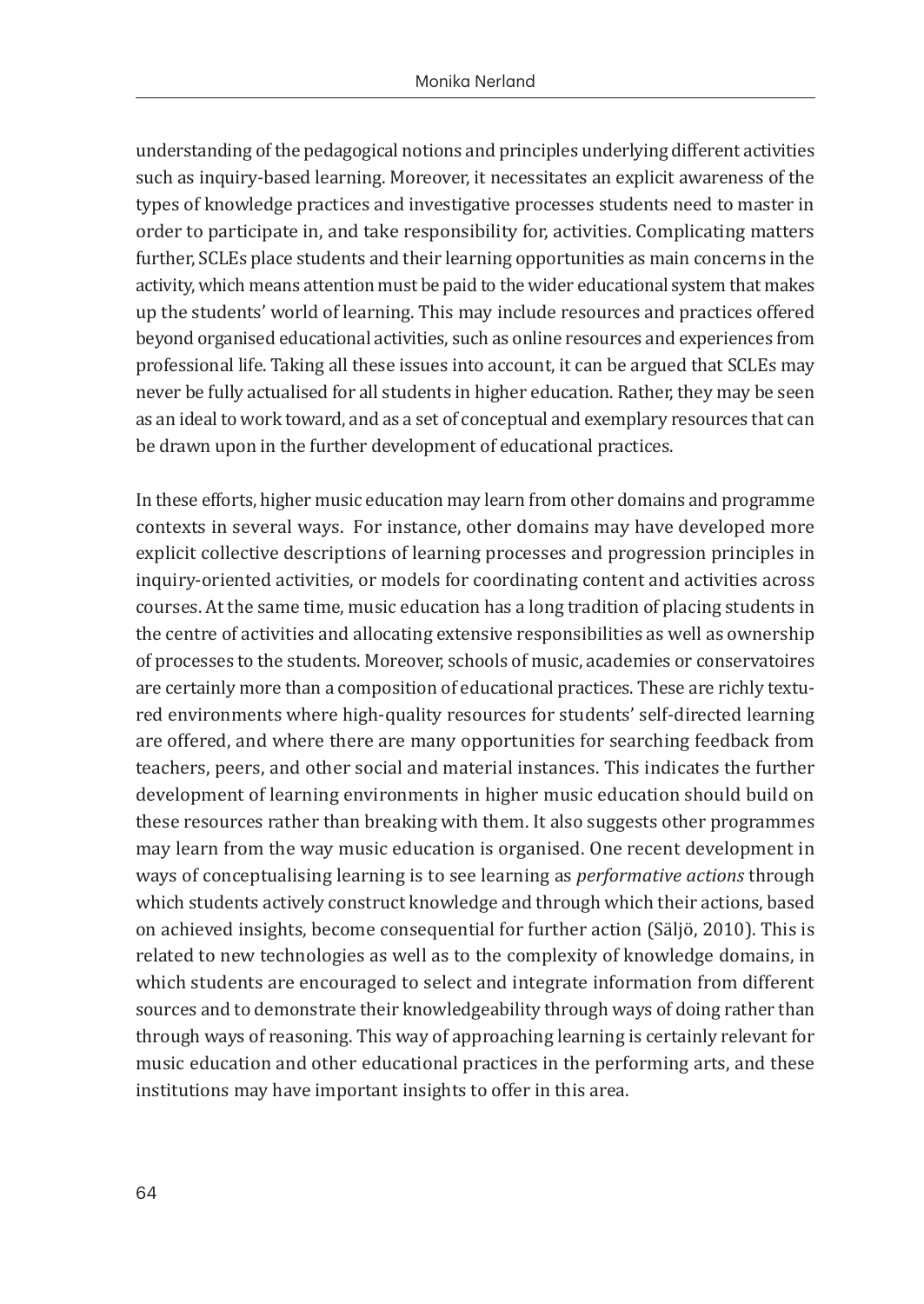#### **References**

- Aditomo, A., Goodyear, P., Bliuc, A.-M. & Ellis, R. A. (2013). Inquiry-based learning in higher education: Principal forms, educational objectives, and disciplinary variations. *Studies in Higher Education*, 38(9), 1239-1258.
- Baeten, M., Dochy, F., Struyven, K., Parmentier, E. & Vanderbruggen, A. (2016). Student-centred learning environments: An investigation into student teachers' instructional preferences and approaches to learning. *Learning Environment Research*, 19, 43-62.
- Damsa, C. & Nerland, M. (2016). Student learning through participation in inquiry activities: Two case studies in teacher and computer engineering education. *Vocations and Learning,* 9(3), 275-294.
- Damsa, C., Nerland, M. & Jensen, K. (2017). Enrolment of first-year students in knowledge domains: Unpacking transformative practices in three introductory courses. In E. Kyndt, V. Donche, K. Trigwell & S. Lindblom-Ylänne (Eds.) *Higher education transitions: Theory and research* (pp. 270-287). New York: Routledge.
- Elen , J., Clarebout, G., Léonard, R. & Lowyck, J. (2007). Student-centred and teacher-centred learning environments: What students think. *Teaching in Higher Education*, 12(1), 105-117
- Goodyear, P. (2015). Teaching as design. *HERDSA Review of Higher Education,* 2, 27–50.
- Herrington, J., Reeves, T.C. & Oliver, R. (2014). Authentic learning environments. In J. Spector, M. Merrill, J. Elen & M. Bishop (Eds.) *Handbook of research on educational communications and technology* (pp. 401-412). New York: Springer.
- Hockings, C. (2009). Reaching the students that student-centred learning cannot reach. *British Educational Research Journal*, 35(1), 83-98.
- Jensen, K., Nerland, M. & Enqvist-Jensen, C. (2015). Enrolment of newcomers in expert cultures: An analysis of epistemic practices in a legal education introductory course. *Higher Education*, *70*(5), 867- 880.
- Land, M. S., Hannafin M. J. & Oliver, K. (2012). Student-centered learning environments: Foundations, assumptions and design. In R. Jonassen & M.S. Land (Eds*.*) *Theoretical foundations of learning environments,* (2nd ed.) (pp. 3-25). New York: Routledge.
- Litzinger, T. A., Lattuca, L. R., Hadgraft, R. G. & Newstetter. W. C. (2011). Engineering education and the development of expertise. *Journal of Engineering Education*, 100 (1), 123–150.